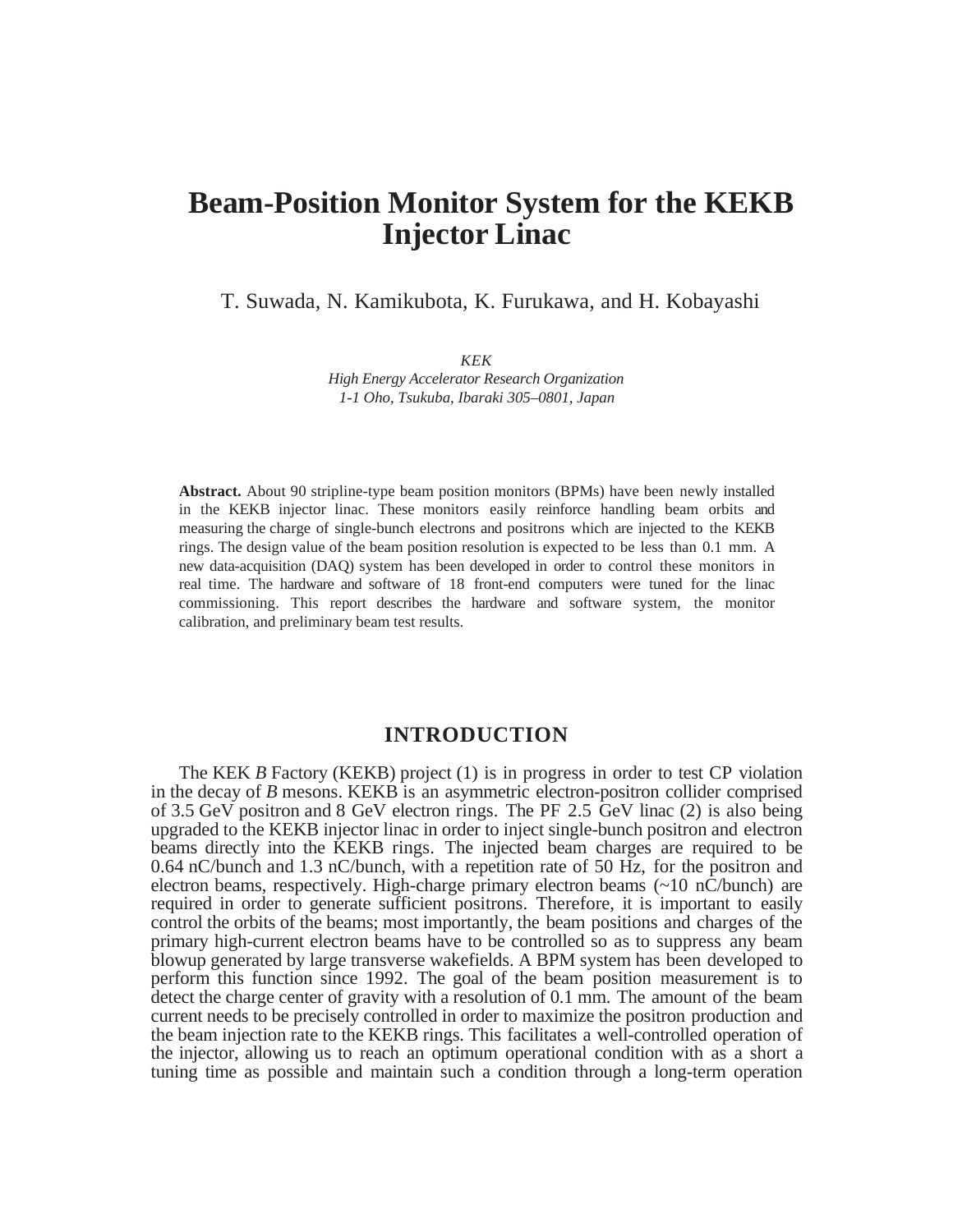period. A new DAQ system based on VME/OS-9 computers, which are connected with the linac control system, has also been developed in order to control these monitors in real time. The performance of the new system has been tested using electron beams at an extended linac beam line during its commissioning.

# **HARDWARE SYSTEM**

#### **Design of a Beam Position Monitor**

A conventional stripline-type BPM made of stainless steel (SUS304) was designed with a  $\pi/2$  rotational symmetry. A drawing of the monitor geometry and a photograph are shown in Figures 1 (a) and (b), respectively. The total length (195 mm) was chosen so as to make the stripline length (132.5 mm) as long as possible, so that it can be installed into limited space in the new beam line of the linac. Each electrode is comprised of a 50  $\Omega$  transmission line. The angular width of the electrode is 60 $^{\circ}$  in order to avoid strong electromagnetic coupling between the neighboring electrodes. A 50  $\Omega$  SMA vacuum-feedthrough is connected to the upstream side of each electrode, while the downstream ends are short-circuited to a pipe in order to simplify the mechanical manufacturing. Quick-release flange couplings (manufacturer's standard KF flange) are used at one end of the monitor for easy installation into the beam line. More detailed descriptions are given elsewhere (3–6).





(b)

**FIGURE 1.** Geometrical drawing (a) and photograph (b) of the stripline-type beam position monitor installed in the new beam line.

(a)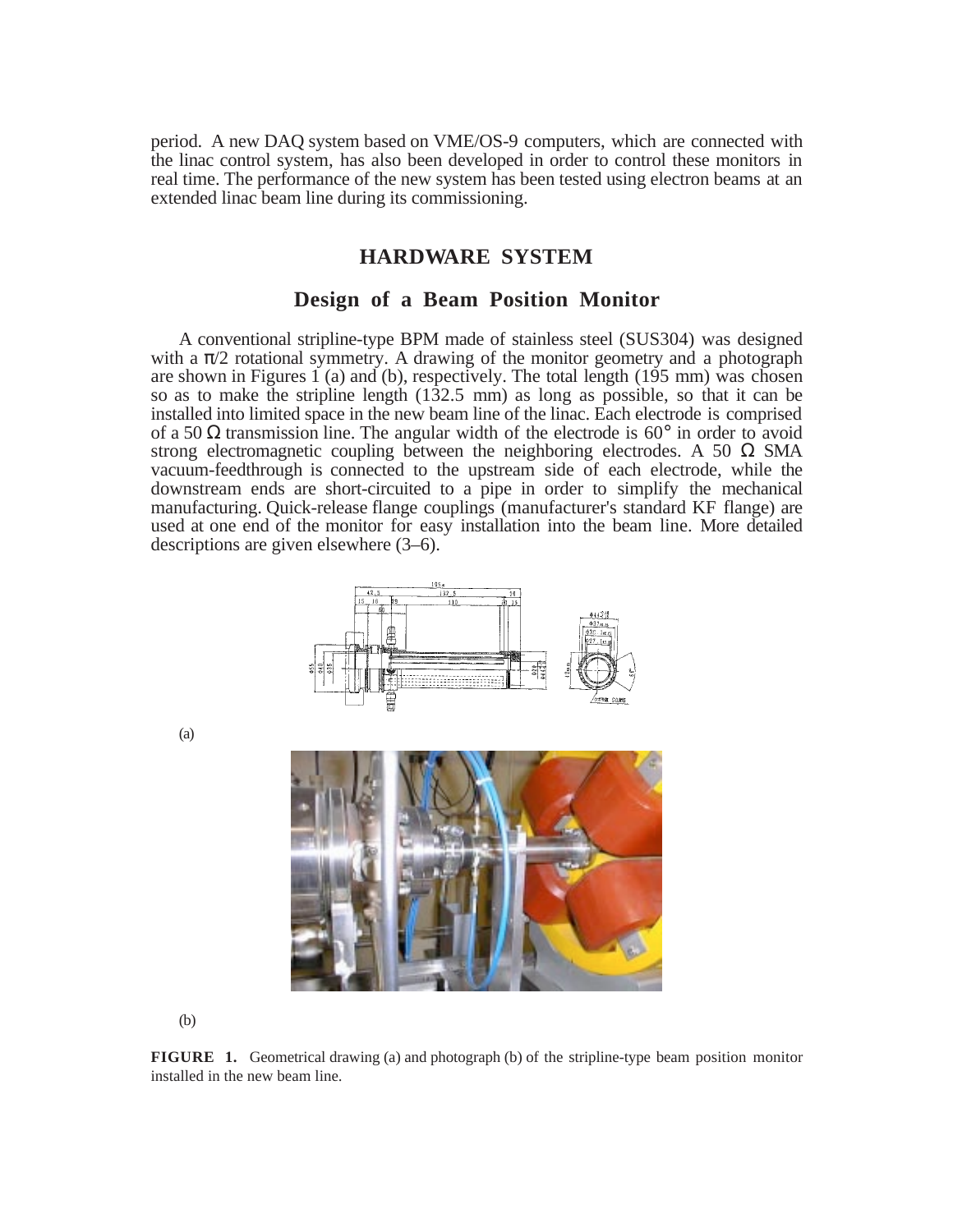## **Data-Taking System**

All analog signals of the BPMs are connected with monitor stations in conjunction with those of wall current monitors (WCMs). Eighteen monitor stations, each of which is comprised of a front-end computer (VME/OS-9 with a MC68060 microprocessor at 50 MHz), a signal digitizing system (an oscilloscope), and a signal-combiner box, are located on the linac klystron gallery at nearly equal intervals along the beam line. Each monitor station can control a maximum of twelve BPMs. A schematic drawing of the monitor station is shown in Figure 2. Four signals of a BPM are sent directly to a signal-combiner box through 35 m-long coaxial cables. The frequency response and characteristics of the coaxial cable are given elsewhere in detail (5). Two signal combiners combine the horizontal and vertical signals from each BPM, respectively. In the combiner box, one of two horizontal (vertical) signals is delayed with a time of 7 ns in order to reject its signal-mixing. The two signals from the signal combiners are fed to two input channels of a digital sampling oscilloscope (Tektronics TDS680B) with a sampling rate of 5 GHz and a bandwidth of 1 GHz. The Unix workstations and the front-end computers communicate with each other through a network system. As shown in Figure 3, all of the front-end computers are linked to a switching-hub with a star topology. Fiberoptic cables are used for physical connections in order to avoid electromagnetic interference from high-power klystron modulators. The hub has a link to the linac control network, where Unix workstations (WSs) and man-machine interfaces (PCs and X-terminals) are connected.



**FIGURE 2.** Schematic drawing of the datataking system in a monitor station.

**FIGURE 3.** Block diagram of the linac control network and the new network (right side) system.

## **Calibration of the Monitors**

All of the monitors were installed into the beam line after bench calibration. The bench calibration system for the BPMs is described in detail elsewhere (7). Here, only the bench calibration and the beam position calculation are briefly described. All of the BPMs have been calibrated by "mapping," which is performed on the test bench with a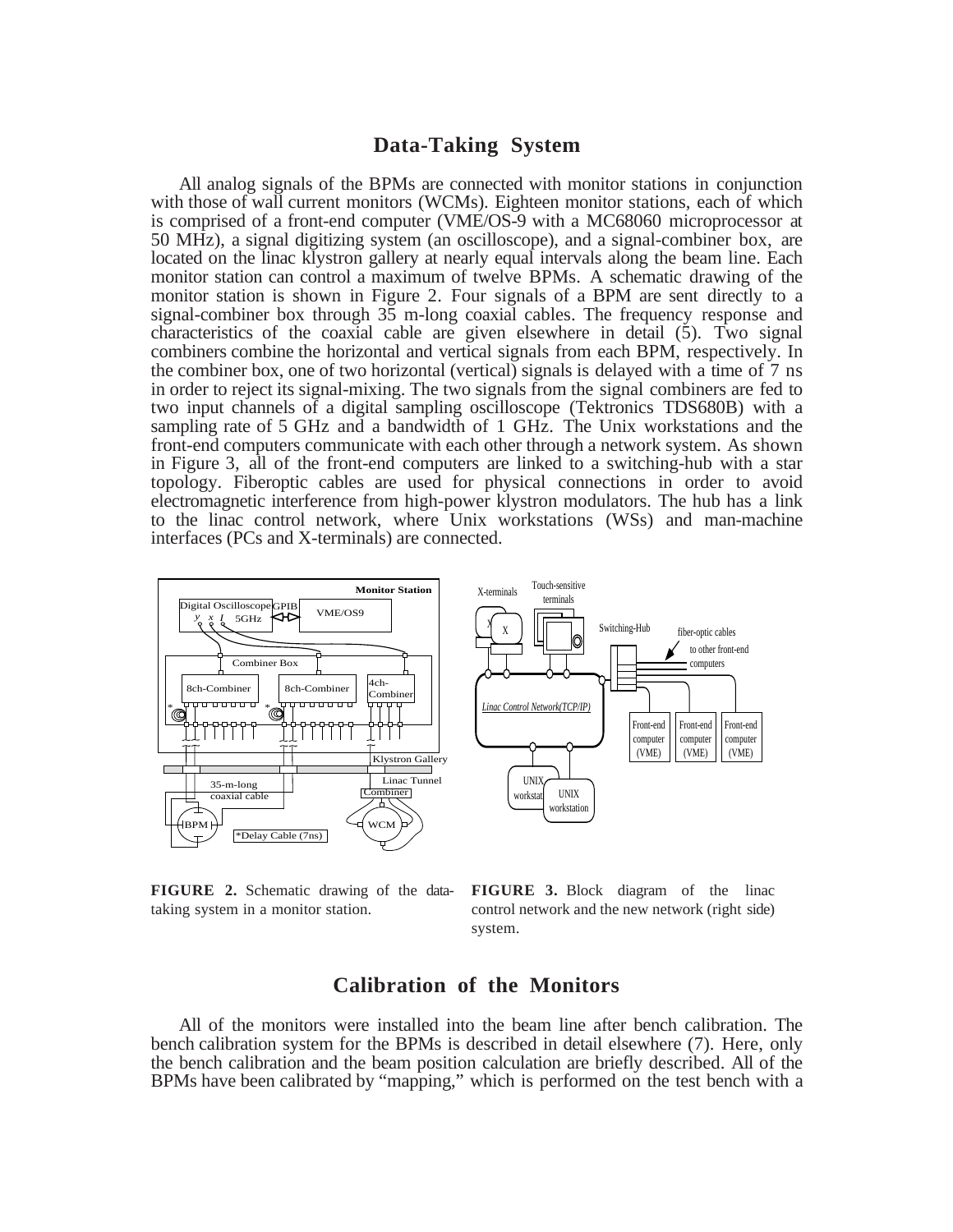thin current-carrying wire  $(500 \mu m\phi)$ , stretched through the center of the monitor, to simulate the beam. The calibration coefficients of the map function, which relates to the pulse-height information obtained from four pickups for various wire positions, are measured by the bench calibration. The horizontal (*x*) and vertical (*y*) beam positions are represented by map functions with a third-order polynomial, as follows:

$$
x = \sum_{i,j=0}^{3} a_{ij} (\Delta_x / \Sigma_x)^i (\Delta_y / \Sigma_y)^j,
$$
 (1)

$$
y = \sum_{i,j=0}^{3} b_{ij} (\Delta_X / \Sigma_X)^i (\Delta_y / \Sigma_y)^j,
$$
 (2)

$$
Q = G \sum_{k=1}^{4} g_k V_k.
$$
\n(3)

Here,

$$
\Delta_x = g_I V_I - g_3 V_3, \ \Sigma_x = g_I V_I + g_3 V_3,\tag{4}
$$

$$
\Delta_y = g_2 V_2 - g_4 V_4, \ \Sigma_y = g_2 V_2 + g_4 V_4,\tag{5}
$$

where  $a_{ij}$  and  $b_{ij}$  are the coefficients of the map functions (derived by fitting the map data to the map functions by using a least-squares fitting procedure);  $V_1$  and  $\overline{V}_3$  ( $V_2$  and  $V_4$ ) are the horizontal (vertical) pickup voltages; and  $g_k$  ( $k=1-4$ ) are the gain correction factors. *Q* is the beam charge, which is calculated by summing four-pickup voltages, and *G* is a conversion factor used to calculate the beam charge, which can be measured by wall-current monitors. The gain correction factors  $(g_k)$ , which correct any signal-gain imbalance caused by attenuation losses of the cables and the difference of the coupling strength of the combiners, are measured by using fast test-pulses with a width of 500 ps. These parameters  $(a_{ij}, b_{ij}, g_k, \text{ and } \tilde{G})$  for each BPM are stored in the Unix workstations as a calibration table, and are loaded into each front-end computer at every startup.

# **SOFTWARE SYSTEM**

#### **Control Software**

Several DAQ processes are running concurrently on the front-end computers and on Unix workstations. The processes, with data and control flow, are shown in Figure 4. DAQ processes for the WCM are almost the same as those for the BPM, except for the data format, as shown in the figure. The read-out process resides on each front-end computer. It reads waveforms of BPM signals from the digital oscilloscope, and then calculates the beam positions and currents while taking into account the calibration coefficients described above. Trigger pulses synchronized with the linac beam are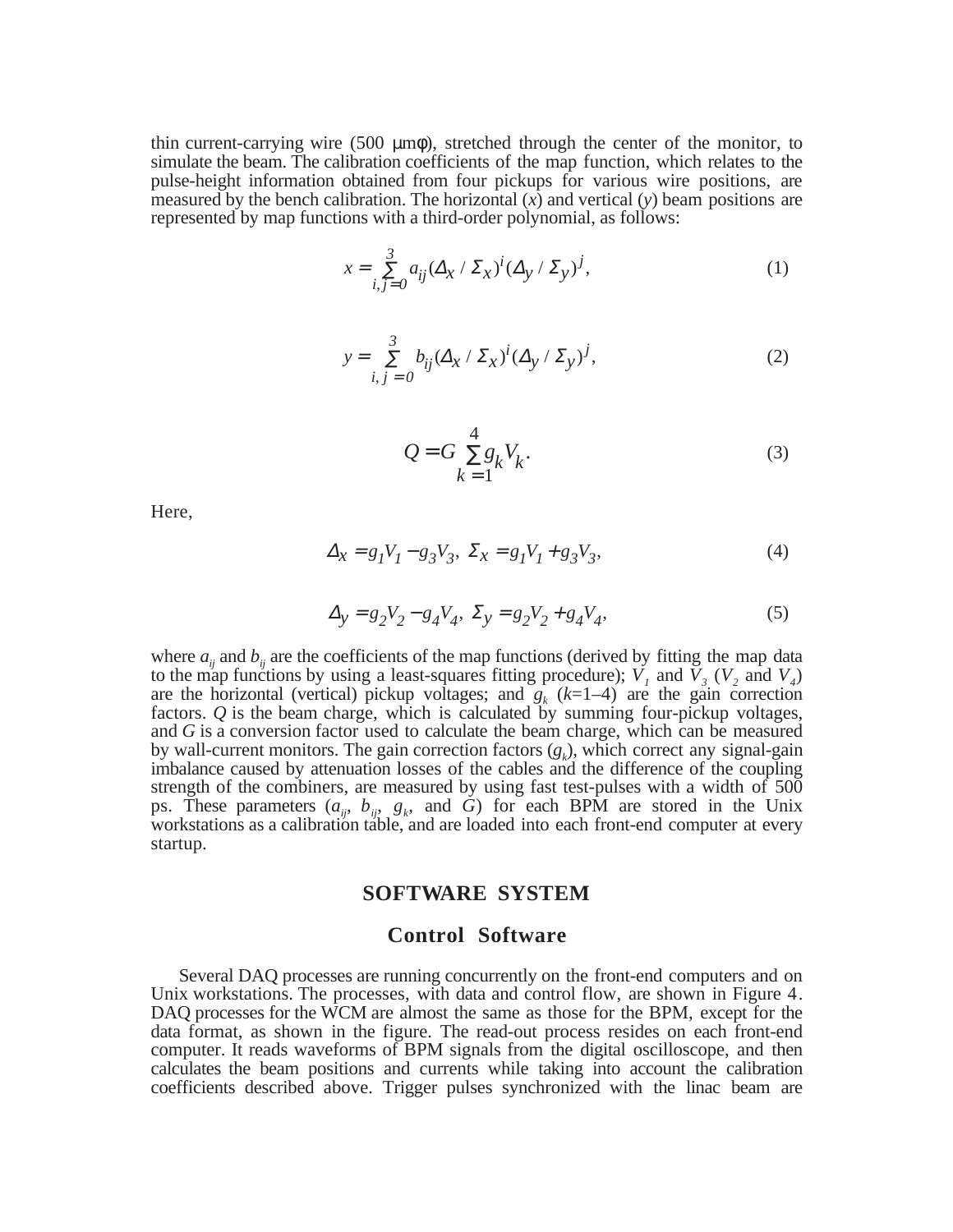provided to all of the oscilloscopes at the 0.67 Hz cycle. This rate is limited by the communication throughput between a front-end computer and a oscilloscope through a GPIB line. The calculated beam positions and currents are transferred to two Unix workstations over the linac control network with the UDP-protocol (8). In order to reduce the network traffic, data transfer is done only when the beam current data at the front-end is renewed. As a result, the total traffic between front-end computers and Unix workstations is always constant (24 packets per second:  $0.67 \text{ Hz} \times 18 \text{ VMEs} \times 2 \text{ WSS}$ ). Unix workstations receive beam currents from eighteen front-end computers and store ten recent data for each front-end on shared-memory regions. The data servers for BPM use the data on the shared memory. It is worth noting that the data requests from applications do not increase the network traffic to the front-end computers.



**FIGURE 4.** Block diagram of the control software and data flow for the data-taking system.

## **BEAM TESTS**

## **Beam and DAQ System Tuning**

DAQ system tuning and the beam tests have been performed (2) using single-bunch electron beams at the extended linac section (sectors A and B). Single-bunch electron beams can be generated by the new pre-injector (9), which is comprised of two subharmonic bunchers, a prebuncher and a buncher. The electron gun can generate a beam charge of about 18 nC/pulse with a repetition rate of 50 Hz. Single-bunch electron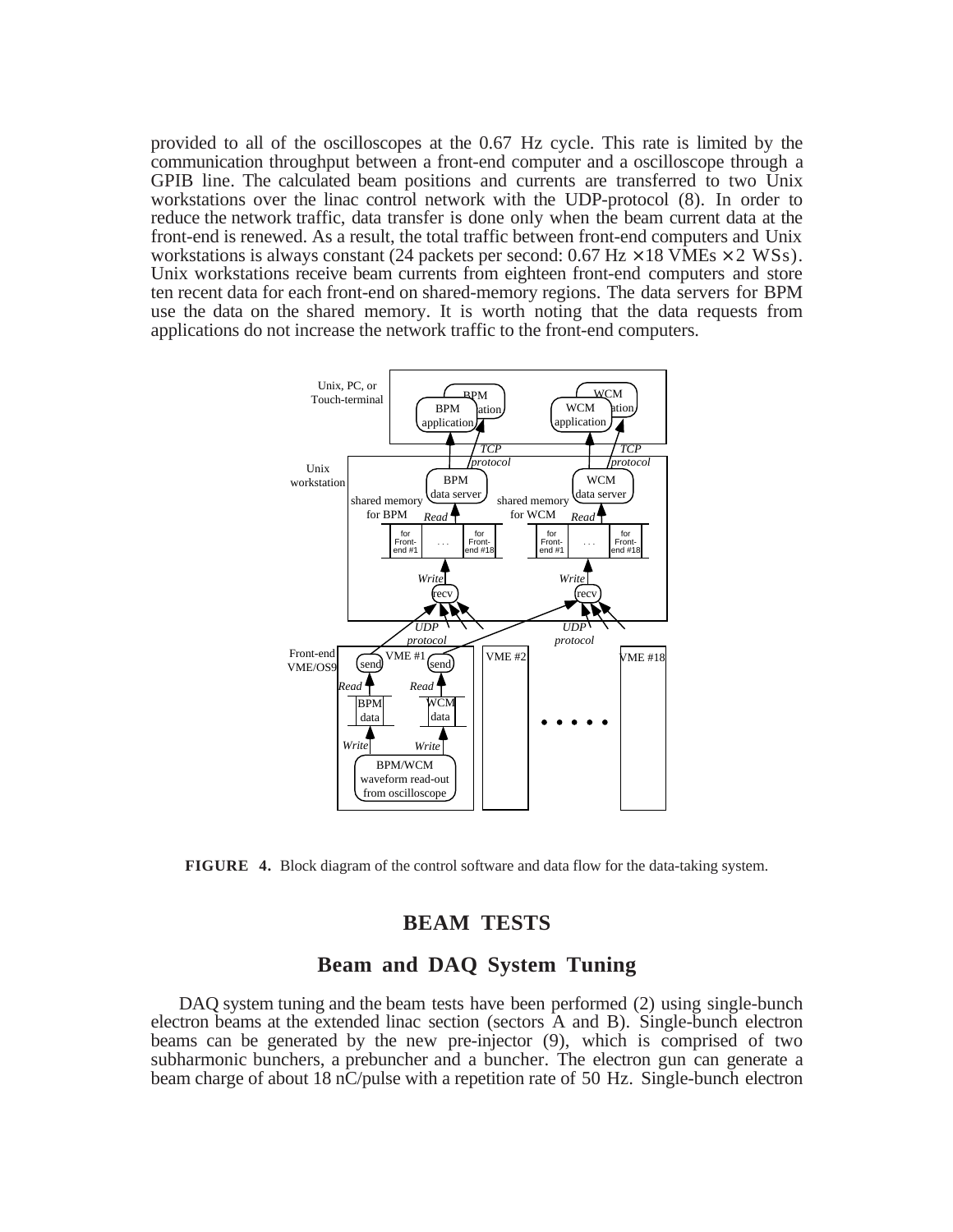beams greater than 10 nC/bunch were stably accelerated from the outlet of the buncher until the end of sector B without any observed beam loss. The beam energies were about 500 MeV and 1.5 GeV, at the end of sectors A and B, respectively. The longitudinal width of the beams was measured by an optical transition radiation monitor to be about 16 ps with a full width at half maximum after tuning of the preinjector. The beam tests during the commissioning were performed at a 5 Hz repetition rate. Figure 5 shows an example of the beam tests at a beam current of 10 nC/bunch, in which the DAQ processes of four monitor stations (22 BPMs) concurrently worked well. It shows the horizontal displacements of the beam from the center (the top drawing), the vertical displacements (middle), and beam charge (bottom), simultaneously with a refresh rate at around 1 Hz after elaborate software tuning. The DAQ system operated stably during the beam tests. Figure 6 shows pickup signals obtained by a beam of 6.2 nC/bunch at the third monitor station.



**FIGURE 5.** Variation of the beam orbits and charge intensity along the linac. The beam current of the single-bunch electrons is 10 nC/bunch.



**FIGURE 6.** Pickup-pulse signals measured by the digital oscilloscope at a beam charge of 6.2 nC.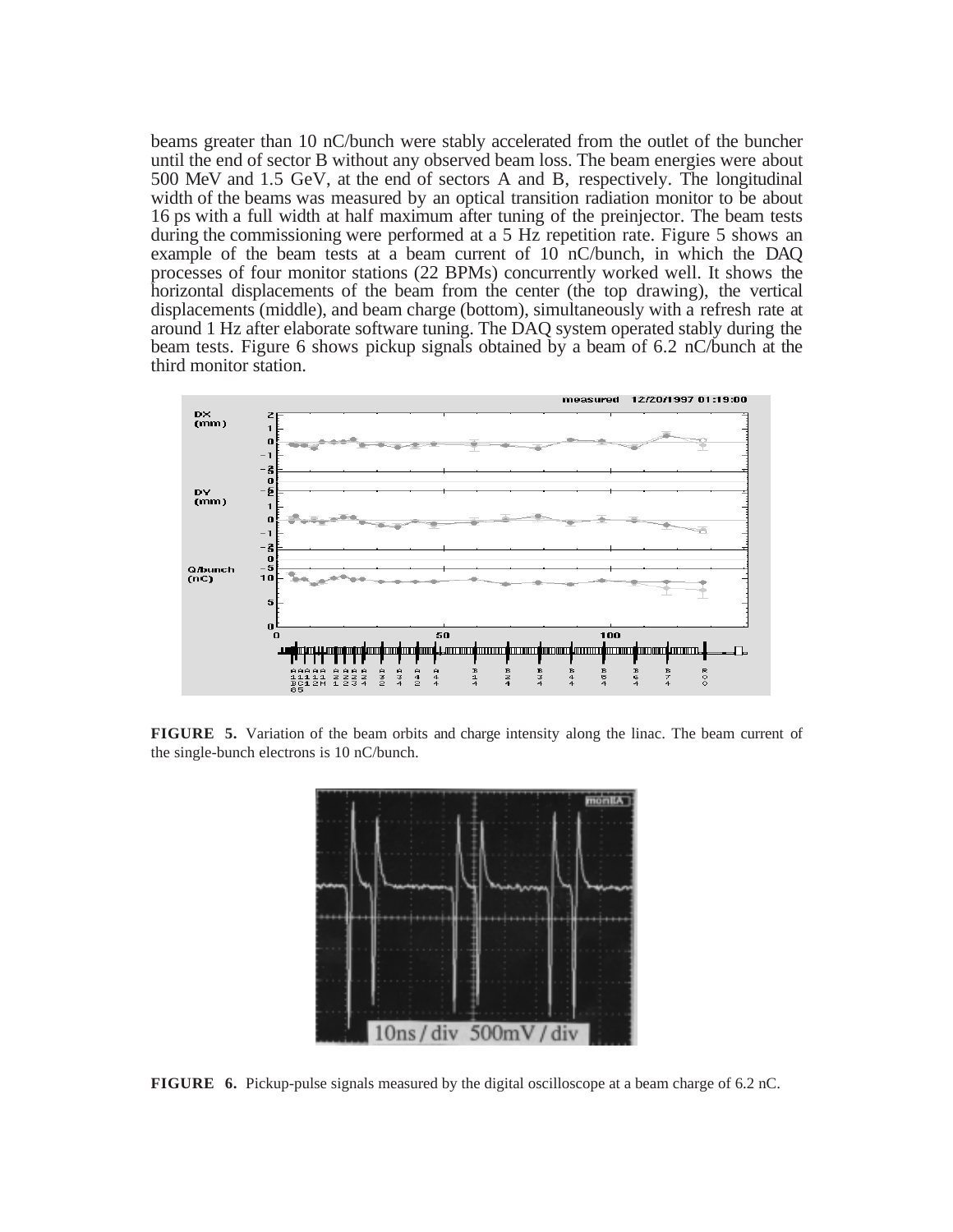#### **Position-Resolution Measurement**

The position resolution of the BPM has been measured using single-bunch electron beams with a beam charge of 7 nC on the basis of the "three-BPM method". The principle of this method is simple. The beam orbit of a charged particle through a system with both magnetic lenses and acceleration can be generally represented by a multiplication process of transfer matrices (*R*) (10). If the beam orbit is represented by a coordinate vector (*X*), passage of the charged particle through the system can be represented by an equation neglecting the second-order transfer matices:

$$
X_i(1) = \sum_{j=1}^{i} R_{ij} X_j(0),
$$
\n(6)

where  $X_i(0)$  and  $X_j(1)$  are the components of the initial and final coordinate vectors through the system action, and  $R_{ii}$  are the components of the transfer matrix. Here, if any three beam positions  $(x_1, x_2)$  and  $x_3$ ), which are the first components of the coordinate vector *X*, are measured in the system, the third beam position  $(x_3)$  is linearly correlated by the expected beam position  $(x^c)$  using the beam positions  $(x^r)$  and  $x^2$  as follows:

$$
x_3^c = ax_1 + bx_2 + c,\tag{7}
$$

$$
x_3 = x_3^c. \tag{8}
$$

Here *a*, *b*, and *c* are constants obtained by a least-squares fitting of the correlation plot in accordance with Equations (7) and (8). Thus, the position resolution can be obtained by calculating the standard deviation of the correlation plot and assuming that the resolutions of the three BPMs are the same. Beam tests were performed using single-bunch electron beams of 1 and 7 nC. The beam positions were changed within the range of  $\pm 2$  mm by two correction dipole magnets placed just after the buncher. Figure 7 gives an example.



**FIGURE 7.** Correlation plots between the measured and calculated beam positions for the beam charge of (a) 7 nC/bunch and (b) 1 nC/bunch by using the three-BPM method.